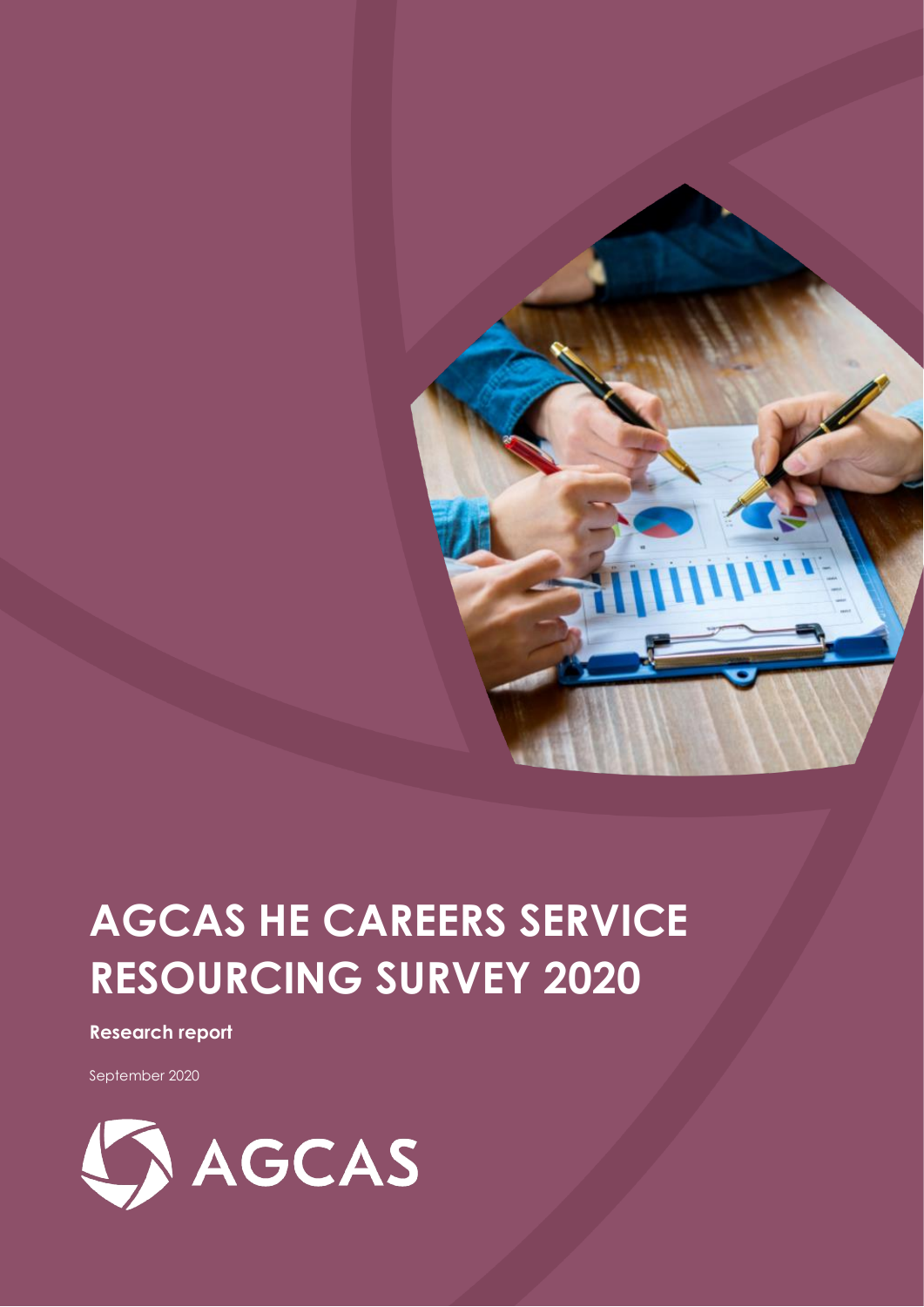### **Contents**

## List of tables and figures

| Figure 9: The proportion of careers services that offer support to graduates from other institutions  13 |
|----------------------------------------------------------------------------------------------------------|
|                                                                                                          |
|                                                                                                          |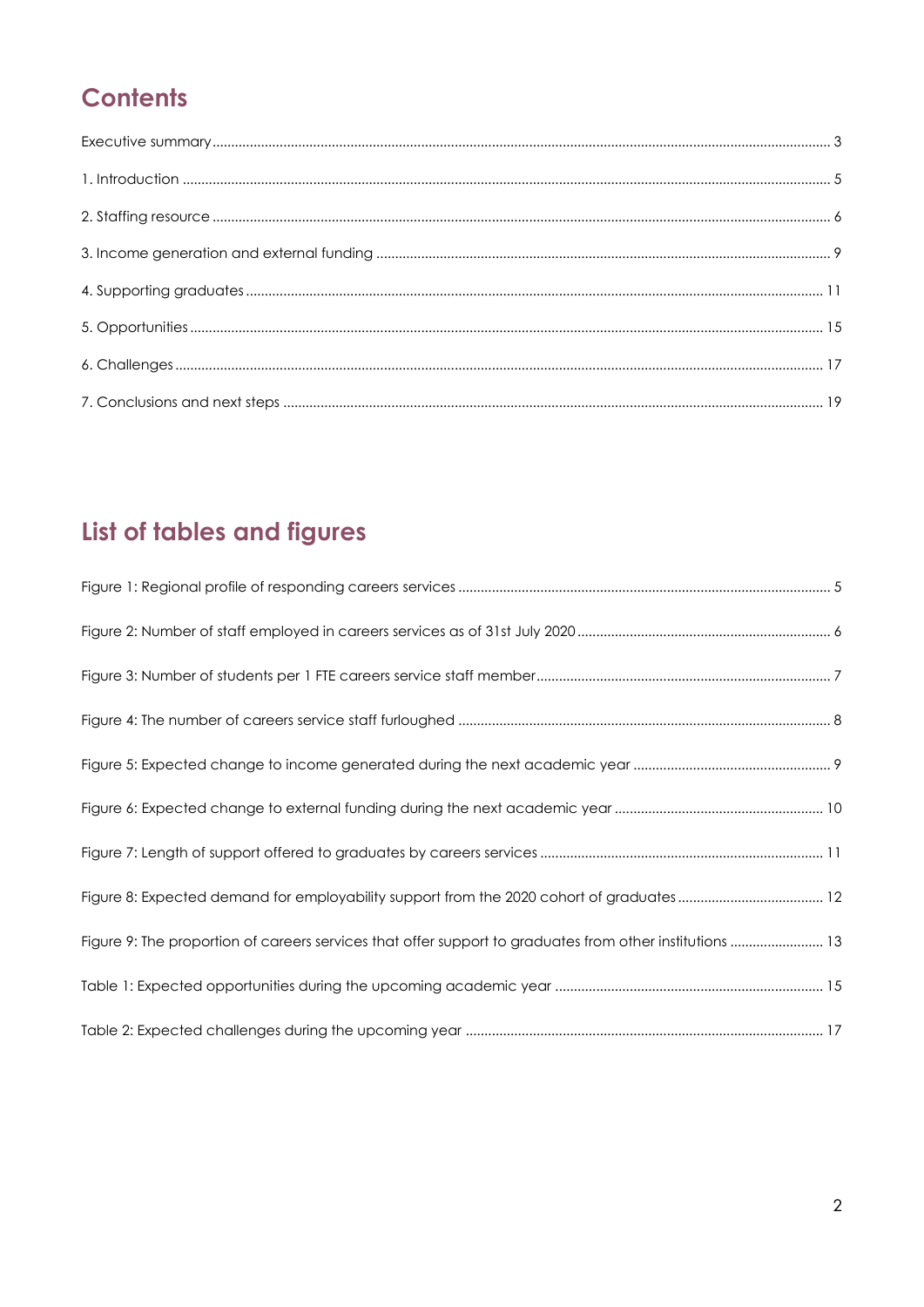### <span id="page-2-0"></span>**Executive summary**

This short report details how the resourcing of higher education careers services has changed, and is expected to change further, as a result of the Covid-19 pandemic. The research survey was open from 31 July to 18 August 2020 and shared with Heads/Directors of AGCAS member career services (referred to as careers service leaders in this report).

#### **Staffing resource**

- The average number (headcount) of staff members in the 63 careers services that participated in this research was 23, and the average full time equivalent (FTE) number of staff members was 20;
- The most common FTE staff to student ratio of respondents in this research was 1:500-999. The average staff to student ratio is 1:781;
- Only a small proportion of universities that participated in this research had furloughed careers service staff (8%). Of the institutions that used the furlough scheme, the number (headcount) of individuals placed on furlough ranged from one to 14, or 0.9 to 10 FTE. The percentage of staff furloughed of the total number of staff in the careers service ranged from 2% to 100%, with the average being 38%.
- A small number of careers services are already reporting staff reductions and recruitment freezes.

#### **Income generation and external funding**

- 72% of respondents expect income to decrease in the academic year 1 August 2020 to 31 July 2021 compared to previous years. 24% expect the income they generate to stay the same and 5% expect to see an increase in income generated. The main reason for the expected decrease in income is due to the need to move careers fairs online and charge less – or nothing at all – for employers to attend;
- 9% of respondents expect external funding to increase, whilst 76% expect external funding to stay the same and 15% expect it to decrease between 1 August 2020 and 31 July 2021;
- Reasons given for expected decreases in funding included funded projects coming to a natural end, pots of funding at risk, or funding still unconfirmed.

#### **Supporting graduates**

- All respondents support graduates for at least a year after graduation. 59% offer support to graduates for 1-5 years after graduation and 38% offer lifetime support to graduates;
- 97% of respondents anticipate that there will be greater demand for support from the 2020 cohort of graduates compared to previous cohorts. Only 1% expect the level of demand to stay the same and 2% expect a significant decrease;
- Only 10% of respondents support graduates from other institutions, though a further 13% will do so in certain circumstances.

#### **Opportunities and challenges**

 The most common opportunities that careers service leaders expect the 2020/21 academic year to bring are *'technology'*, '*increase engagement with broader range of students'*, '*improve links with*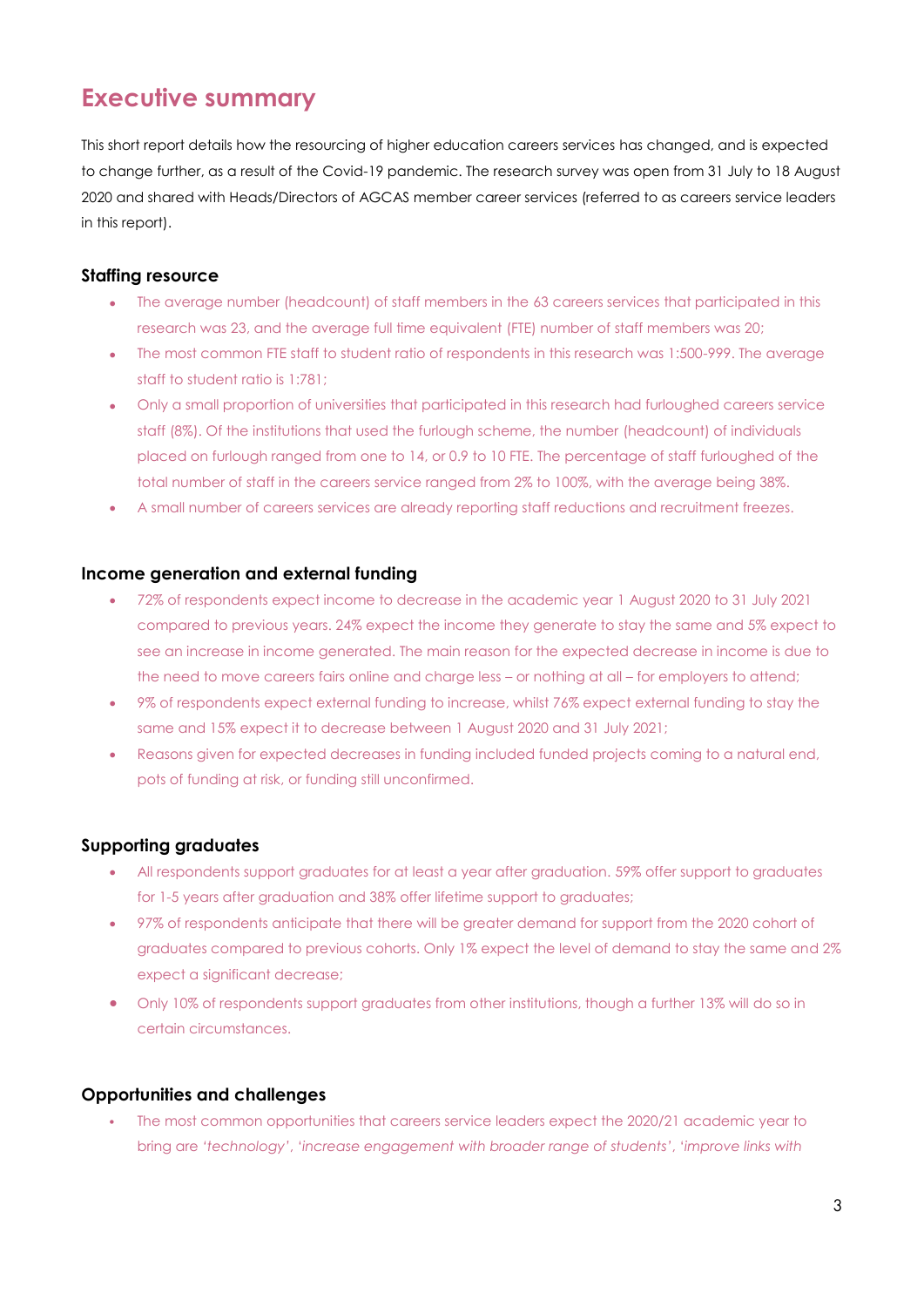*stakeholders', 'spark innovation and new ways of working'* and '*raise prolife/increase importance of careers and employability*';

- The three most common challenges all relate to concerns about the resourcing of careers services over the next academic year: '*cuts to staffing, funding and budgets'*, '*resourcing (increasing) demand*' and '*recruitment freezes and inability to recruit'*;
- Careers service leaders are also concerned about how to manage their staff remotely and managing the transition back to campus, as well as about the '*Graduate labour market, recession and opportunities available to students'* and '*Student engagement and satisfaction'*.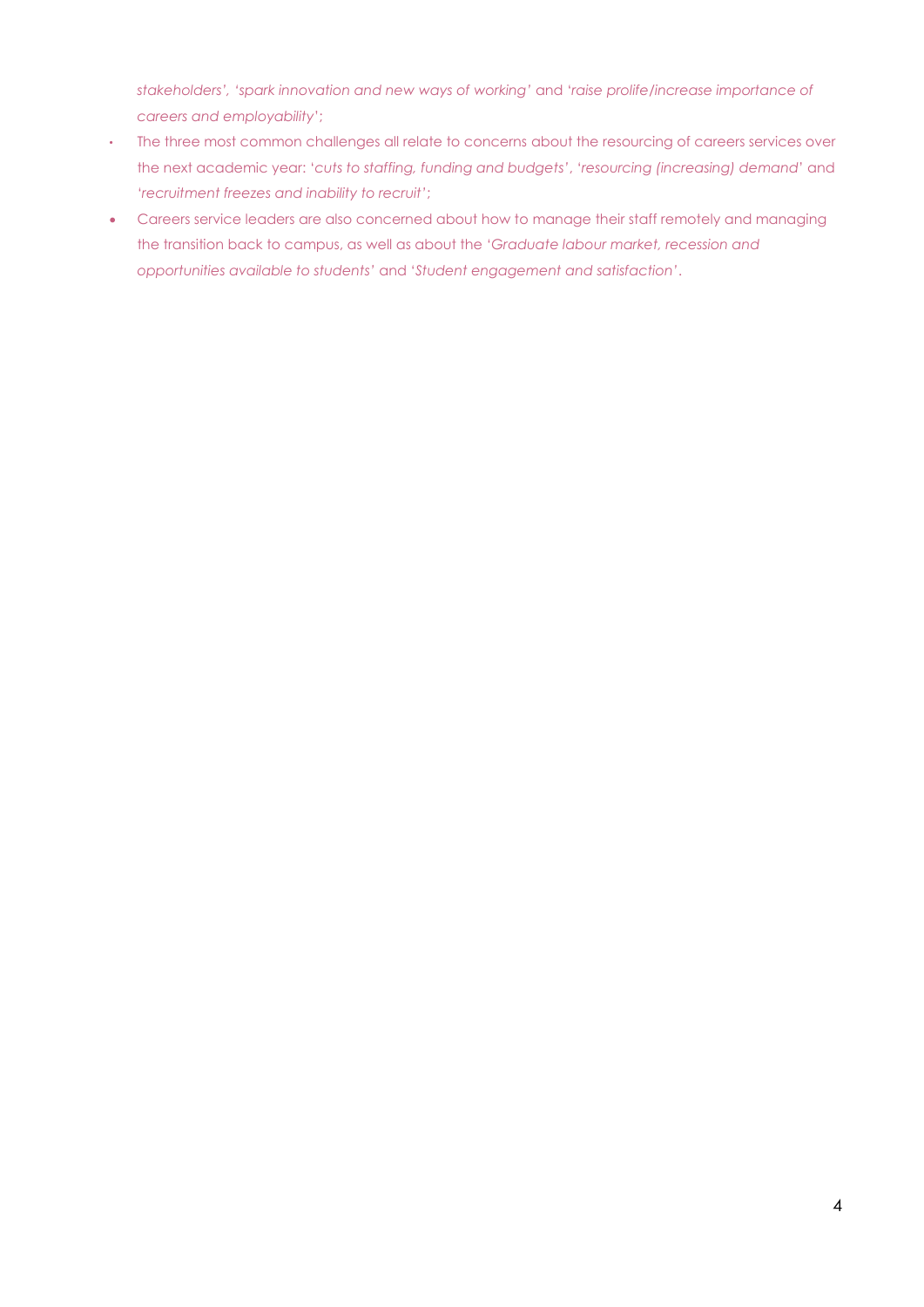### <span id="page-4-0"></span>**1. Introduction**

This report aims to capture how higher education (HE) careers services are resourced and how the Covid-19 pandemic is influencing changes in service provision and modes of delivery. A previous piece of research by AGCAS in March 2020 (conducted shortly after the UK Government's lockdown enforcement and subsequent move to home working as a result of Covid-19) found that uncertainty about funding and less resource (e.g. staff budget) were two of the top five strategic concerns facing leaders of careers services at the beginning of the pandemic. This research intended to assess whether careers services were indeed facing the challenges they predicted and to better understand perceptions of opportunities and challenges on the horizon so that AGCAS can provide the support required by members.

The report is based on a short snapshot survey, which was open to Heads/Directors of AGCAS careers services (referred to as careers service leaders throughout this report) between 31 July and 18 August 2020. The survey received 63 completed responses from English, Irish, Scottish, Welsh and international AGCAS member careers services (figure 1). This is slightly lower than the number that completed the survey in 2018 (68). Three quarters of the respondents were from careers services in England (47) and the other quarter was comprised mainly of careers services in Scotland (10) but also Wales (1), Ireland (4) and 1 international careers service.



#### <span id="page-4-1"></span>**Figure 1: Regional profile of responding careers services**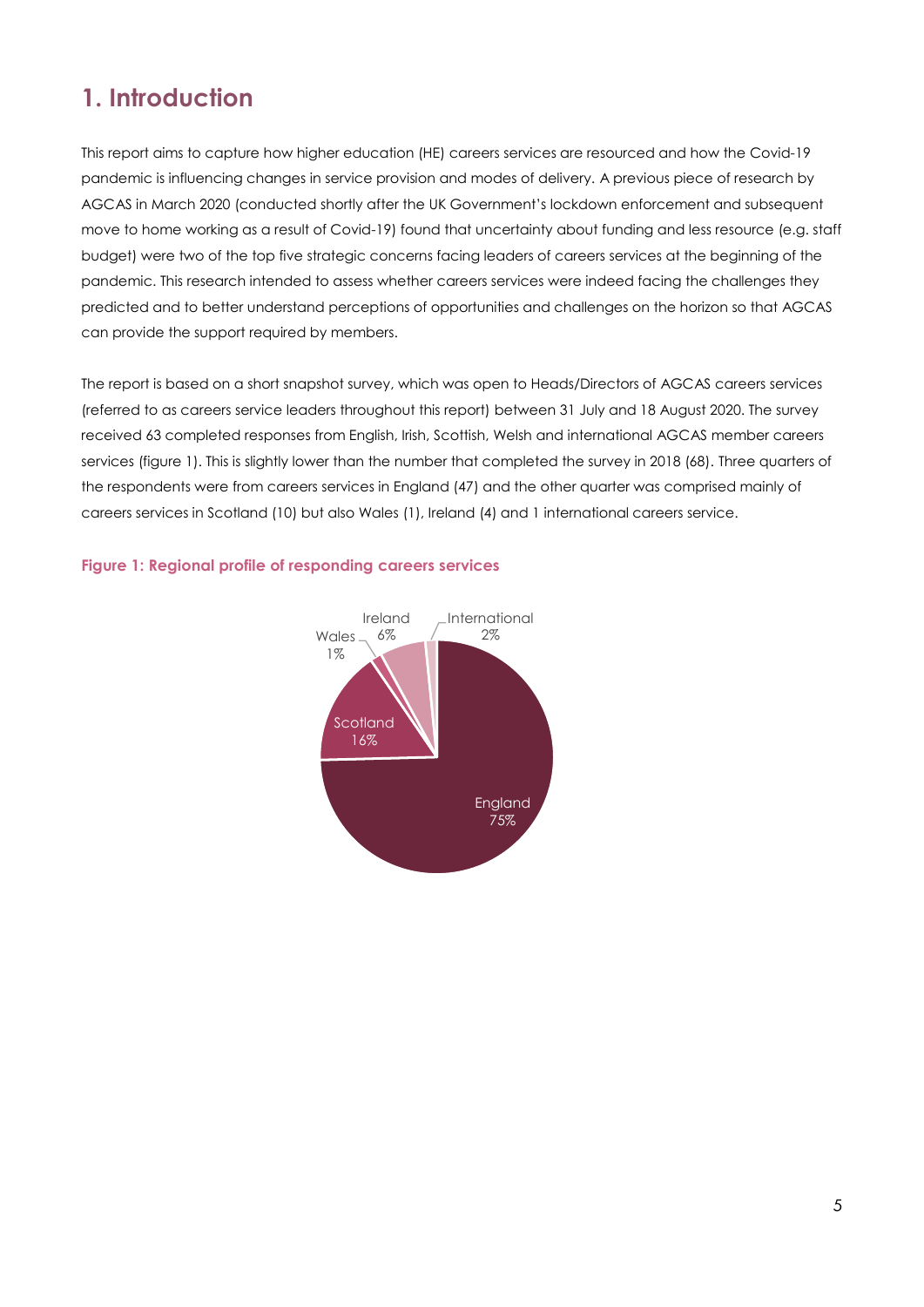### <span id="page-5-0"></span>**2. Staffing resource**

The average number (headcount) of staff members in the 63 careers services involved in this research was 23, and the average full time equivalent (FTE) number of staff members was 20. Only a small number of responding services had fewer than one member of staff (four services with fewer than 1 FTE) or more than 50 members of staff (four services with more than 50 headcount/FTE) (figure 2).

Data from 68 careers service leaders in 2018 shows an average staff number of 26 headcount and 22 FTE, slightly higher than this years' survey. This equals a 12% decrease in headcount and a 9% difference in FTE. The data from this year's survey more closely resembles 2016 staffing levels of 23 headcount and 20 FTE. Whilst the difference in staffing levels from 2018 to 2020 is small (3 headcount and 2 FTE), careers and employability has moved from the periphery of university objectives to being pivotal to them. Research by the Higher Education Policy Institute (HEPI), supported by AGCAS, outlined the drivers for this shift<sup>1</sup>:

- Government policy changes related to graduate outcomes and employability, including the introduction of Longitudinal Employment Outcomes (LEO) and the Teaching Excellence and Student Outcomes Framework (TEF);
- Students entering university focussing on how their degree can enable their chosen career aspirations;
- Employers who recruit graduates calling for more workplace readiness.

In this context, we might expect the staff resource in careers services to have increased, rather than decreased, since 2018. However, more exploration is needed to draw robust conclusions.



#### <span id="page-5-1"></span>**Figure 2: Staff employed in responding careers service as of 31st July 2020 (including staff on furlough, long-term leave, i.e. maternity/paternity leave, sick leave)**

<sup>&</sup>lt;sup>1</sup> 'Getting on: graduate employment and its influence on UK higher education" (2020), Rachel Hewitt, HEPI. Available at: https://www.hepi.ac.uk/wpcontent/uploads/2020/03/Getting-on.pdf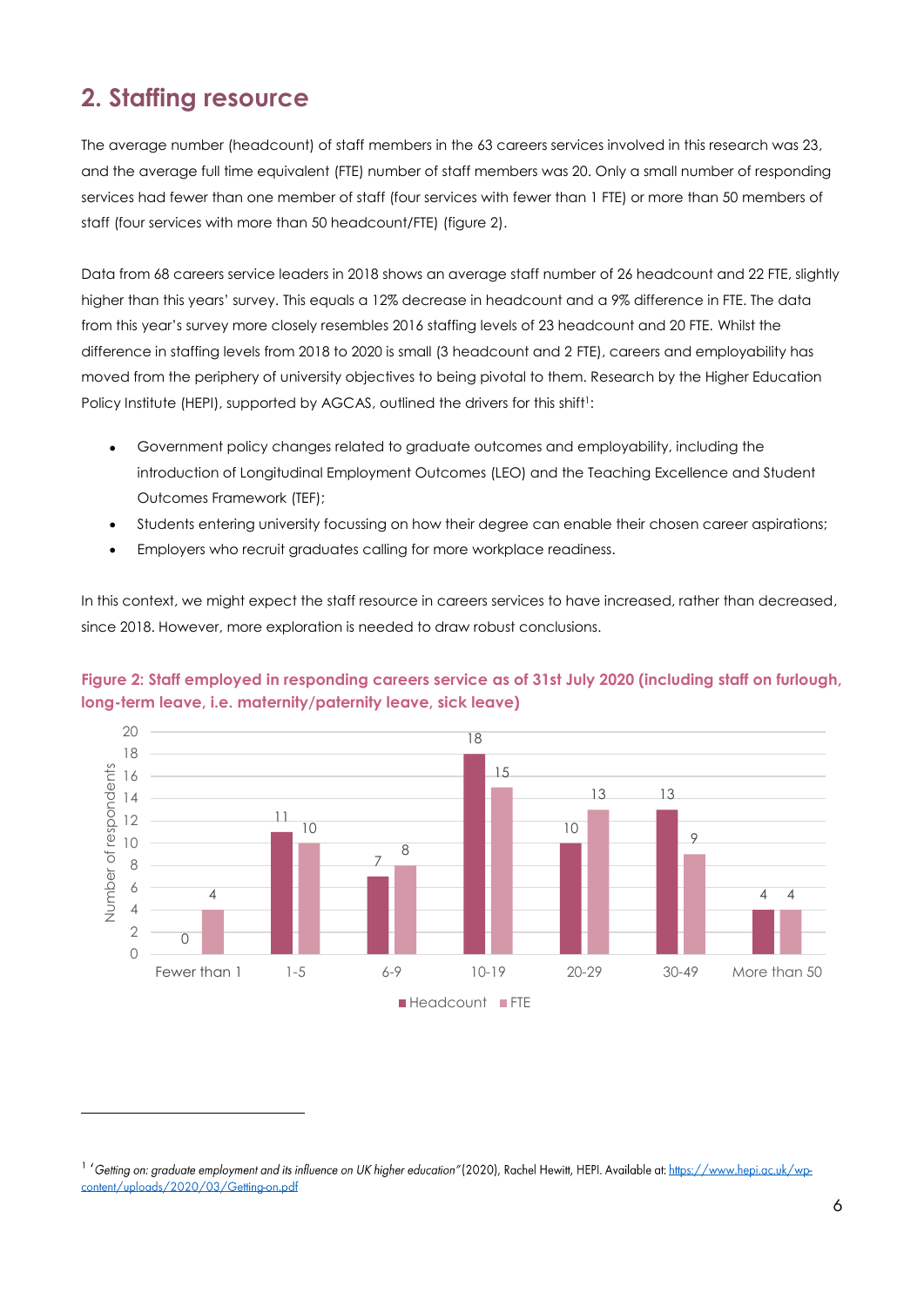The most common FTE staff to student ratio of respondents in this research was 1: 500-999, though ratios ranged from 1:332 to 1:5211. The average staff to student ratio is 1:781. It is important to note that the staff to student ratio includes all staff employed by careers services, not necessarily student-facing staff.<sup>2</sup>



<span id="page-6-0"></span>

#### **2.2 Furlough**

The UK government introduced the *Coronavirus job retention scheme* in March 2020, which allowed employers to place their employees on temporary leave (furlough) and claim back 80% of furloughed employees' wages from the government.<sup>3</sup> From 1 July 2020, the scheme allowed employers to bring furloughed employees back to work for any amount of time and any work pattern, while still being able to claim the grant for the hours not worked.

Only a small proportion of universities represented in this research had furloughed careers service staff (8%). The vast majority (over 90%) have not furloughed staff. <sup>4</sup> Of the institutions that use the furlough scheme, the number (headcount) and full time equivalent (FTE) of staff who were furloughed is displayed in figure 4. The number (headcount) of individuals placed on furlough ranged from one to 14, or 0.9 to 10 FTE. The percentage of staff furloughed of the total number of staff in the careers service ranged from 2% to 100%, with the average being 38%. However, qualitative comments indicate that some institutions made use of the flexible nature of the scheme to furlough colleagues for only part of the total length of the scheme, so whilst a large proportion of a service may have been on furlough at some point, it is unlikely that it would be at the same time.

*"Five members of staff were furloughed, but not for the full period, for three or four weeks each."*

"*The Placements Team was furloughed for 3 weeks, with 50% of the team furloughing first then swapping around, so that over a 6 week period 50% of the team were on furlough*."

 $2$  N = 55. Services with student number data missing from HESA (including international and Irish services) excluded

<sup>&</sup>lt;sup>3</sup> See https://www.gov.uk/coronavirus/business-support and https://www.acas.org.uk/coronavirus/furlough-scheme-pay for further information about the scheme

 $4 N = 63$ . One institution answered "other", 5 furloughed staff and 57 did not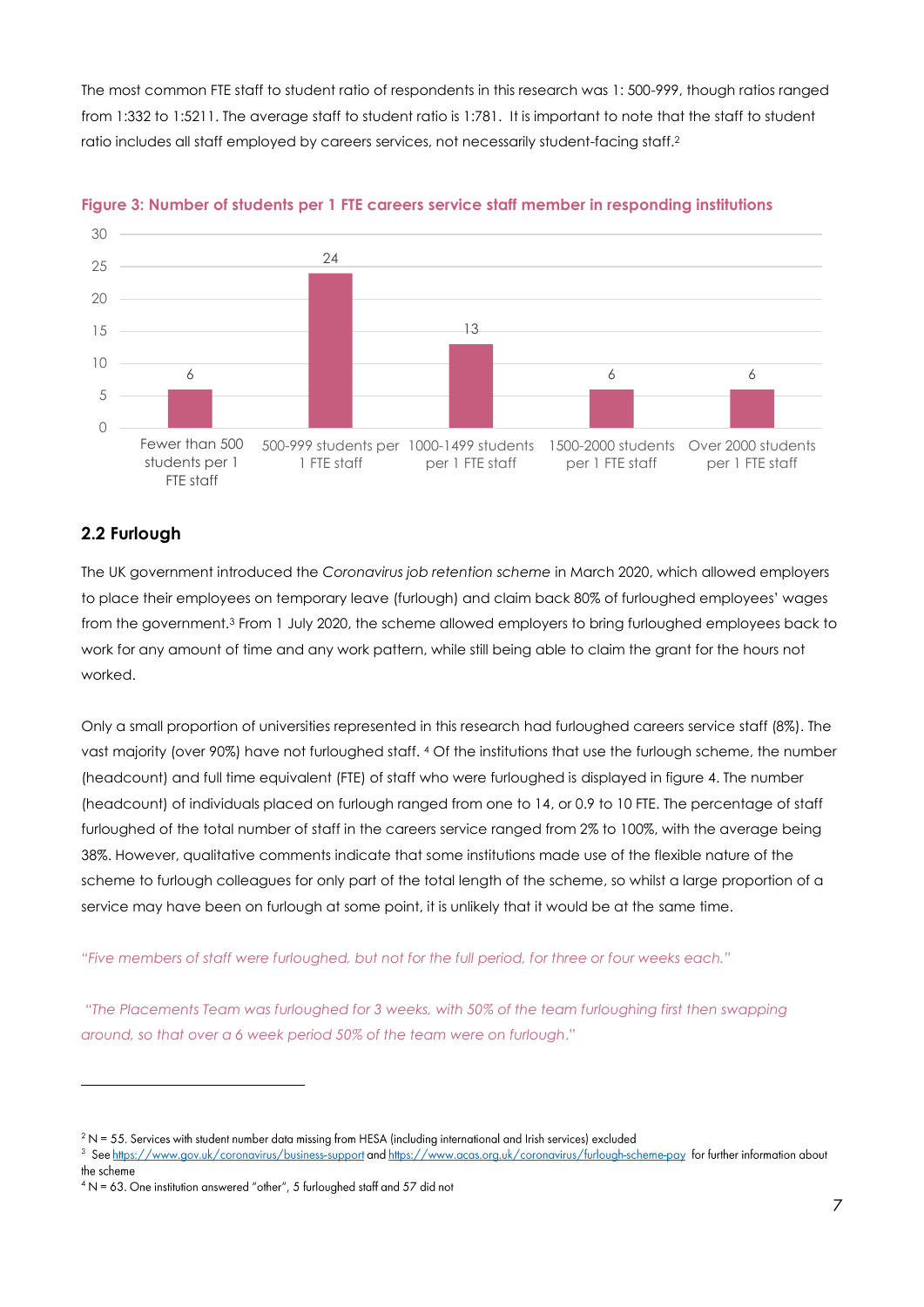

#### <span id="page-7-0"></span>**Figure 4: The number of careers service staff (headcount and FTE) furloughed in services that used the scheme**

#### **2.3 Other changes to staffing**

Whilst this survey did not explicitly ask whether careers services had already undergone changes to staff resource as a direct result of the pandemic, some respondents left qualitative comments to highlight this. Three careers services have already had to reduce their team size or are expecting an imminent decrease, and three respondents alluded to recruitment freezes preventing them from filling vacant roles. The longer-term implications of Covid-19 on staffing and resource is discussed in section 6: Challenges.

- *"We have x3 FTE staff who will be leaving at the beginning of September."*
- *"This was the FTE on 31 July. FTE has since then reduced by 3FTE."*
- *"2 staff vacancies have not been filled."*
- *"Several vacant posts - to remain unfilled for the foreseeable."*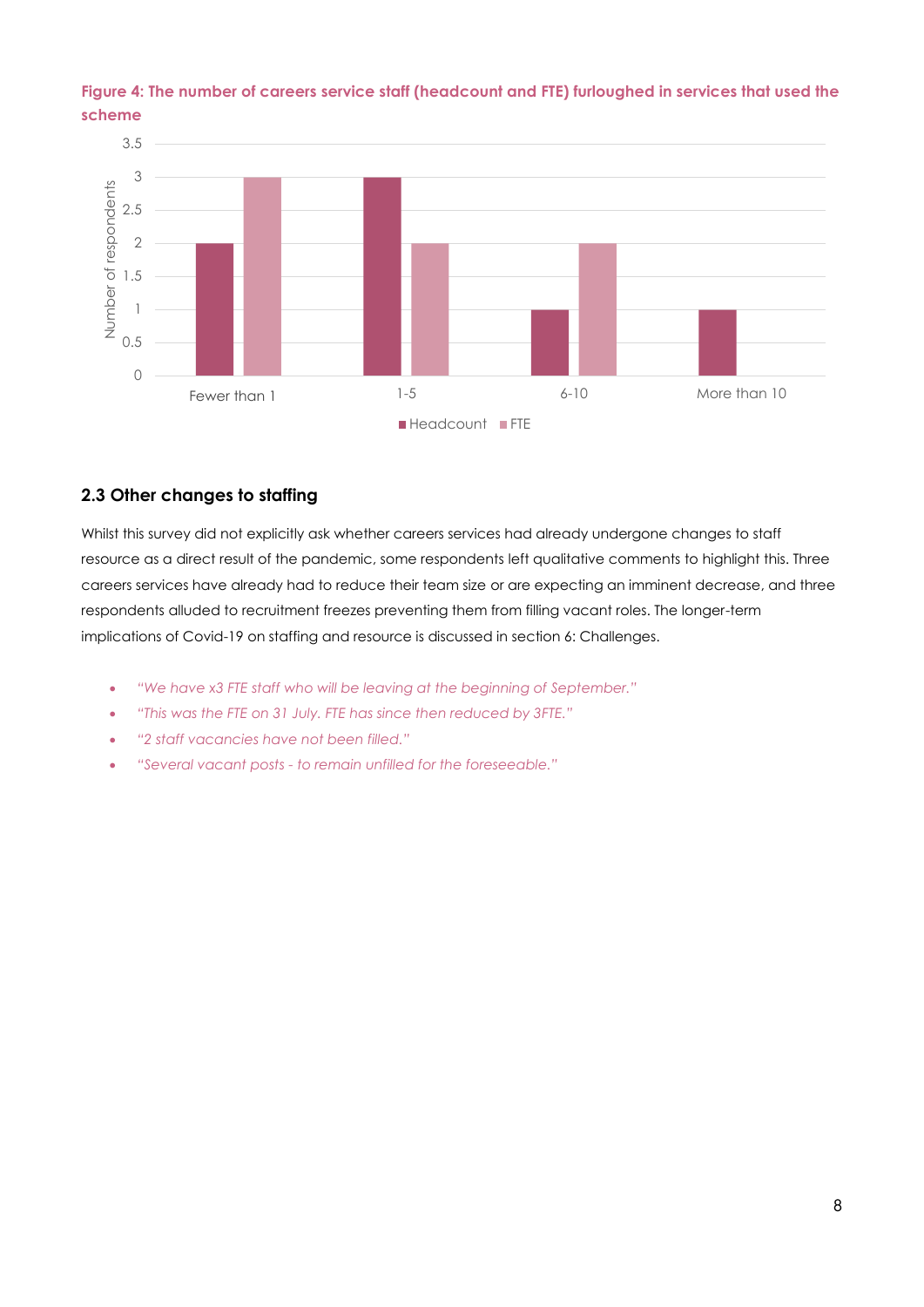### <span id="page-8-0"></span>**3. Income generation and external funding**

#### **3.1 Income generation**

The majority (84%) of the careers services surveyed in this research generate income. Of those, 72% expect income to decrease in the academic year 1 August 2020 - 31 July 2021 compared to previous years.<sup>5</sup> Approximately a quarter (24%) expect the income they generate to stay the same and a small proportion (4%) expect to see an increase in income generated.

Qualitative comments reveal that the main reason for the expected decrease in income is due to the need to move careers fairs online and charge less – or nothing at all – for employers to attend.

- *"Like many, the vast majority of our income was via fairs. A move to digital and reduced fees plus a reduction in the number of companies actively hiring means we are anticipating at least a 50% reduction in income"*
- *"We still plan to charge employers for (virtual) attendance at the main autumn term careers fair however charges will be very much lower so income/surplus will be c.80% lower. Other events and smaller fairs will remain free of charge."*

A small number of respondents also cited the loss of income from other employer engagement activities, such as events sponsorship, internships and on-campus marketing opportunities.

- *"Due to the economy situation during the Covid-19 pandemic; getting sponsorship for some events will be a challenge."*
- *"Employers are showing more reluctance to pay for online recruitment events, and our income from internships is down."*

<span id="page-8-1"></span>**Figure 5: Expected change to income generated by the careers service during 1 August 2020 - 31 July 2021 compared to the previous academic year**

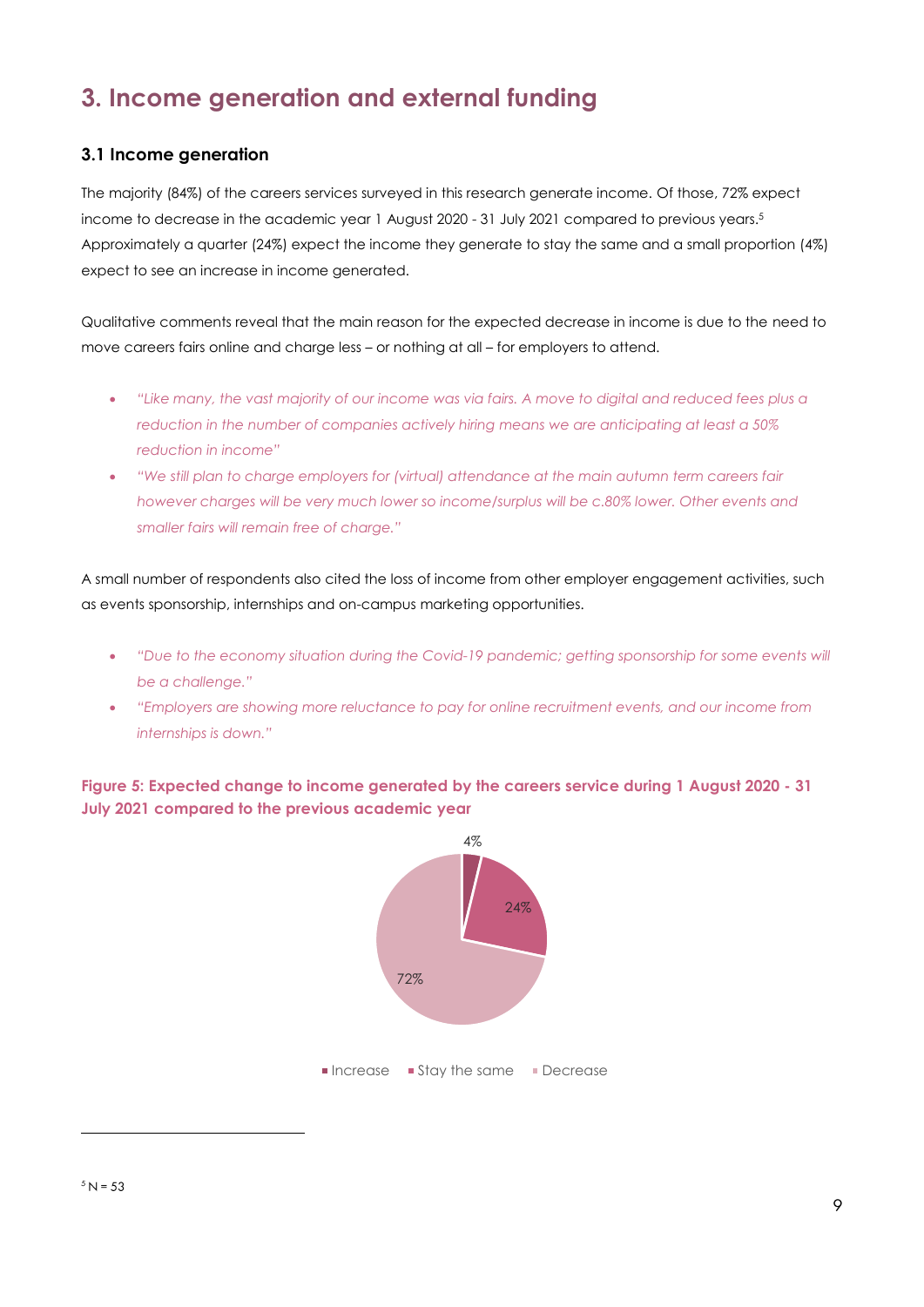#### **3.2 External funding**

Just over 60% of the responding careers services receive some external funding, e.g. for staff or projects/initiatives. Of these, 9% expect external funding to increase, 76% expect it to stay the same and 15% expect it to decrease between 1 August 2020 - 31 July 2021. <sup>6</sup> Some respondents reported an expected increase in external funding through optimism and horizon scanning, others did so because they have applied for, or received, funding already.

- *"Santander has given us money for a new internship programme aimed at students with ASD [autism spectrum disorder]."*
- *"There could possibly be an increase in HEIF money allocated to the careers service in 20/21 to support development of work experiences/knowledge exchange. There is also a possibility of some alumni donor funding to extend our work with WP students."*
- *"We don't usually receive external funding, but are participating in a grant bid recently submitted by one of our academic schools. If we are successful this will generate some income for the careers service."*

For respondents who expect funding to decrease, reasons included funded projects coming to a natural end, pots of funding at risk, or funding still unconfirmed. Higher Education Innovation Fund (HEIF) and Santander funding were referred to frequently but respondents had mixed views on whether funding from these providers will increase, decrease or stay the same.

- *"Some funds have been confirmed but others are at risk - but not yet sure which way it will fall."*
- *"Company budgets shrinking to support careers services work will trickle down to Patrons Clubs etc so I'd expect a decrease as it's not core attraction activity."*
- *"Whilst HEIF funding will remain constant a significant project has ended that provided external funding for working with SMEs."*

#### <span id="page-9-0"></span>**Figure 6: Expected change to external funding during 1 August 2020 - 31 July 2021 compared to the previous academic year**

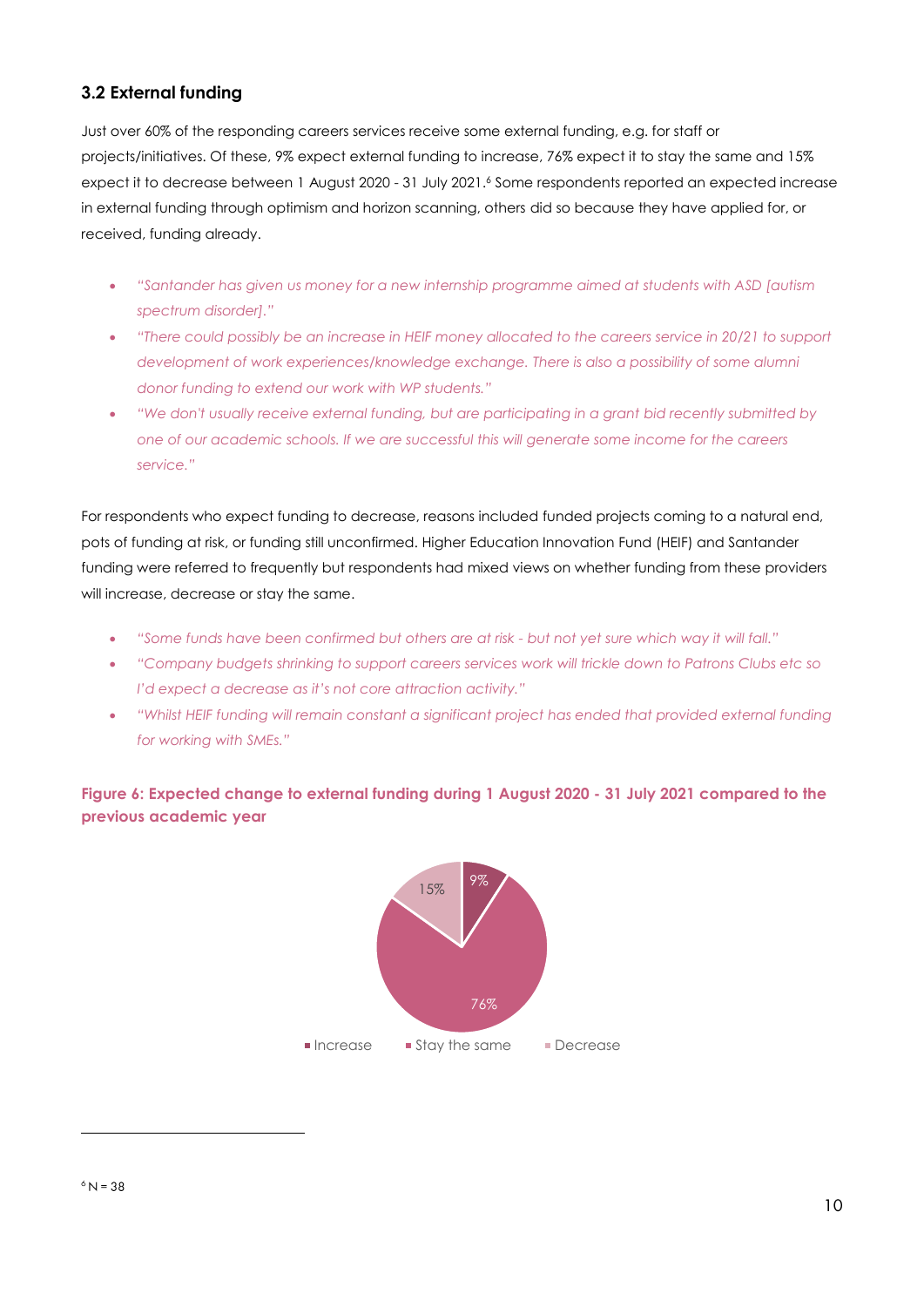### <span id="page-10-0"></span>**4. Supporting graduates**

#### **4.1 Length of support for graduates**

All respondents support graduates for at least a year after graduation. Over half the institutions surveyed offer support to graduates for 1-5 years after graduation (59%) and over a third (38%) offer lifetime support to graduates (figure 7).<sup>7</sup>

<span id="page-10-1"></span>



- We offer support to graduates for over a year but less than five years after graduation
- We offer support to graduates for more than five years after graduation, but not lifetime support
- We offer lifetime support to graduates

Respondents had the opportunity to leave qualitative comments about the duration of their graduate support offer. Some respondents indicated that their support provision has no formal end date, or that they would support any graduate that requested it.

- *"We currently offer two years, but are now offering something with a lesser hard end date, more along the lines of' now and into the future'"*
- *"The Graduate Business School Careers Network tends to offer support as requested irrespective of years graduated but not stated in any formal Statement of Service."*
- *"Officially we offer for up to 3 years, but in all honesty would support anyone who came back after that."*

Some offer lifetime support to graduates but have some restrictions in place in order to prioritise resource.

 $7$  N = 62. One respondent selected "other" and has been removed from the figure for clarity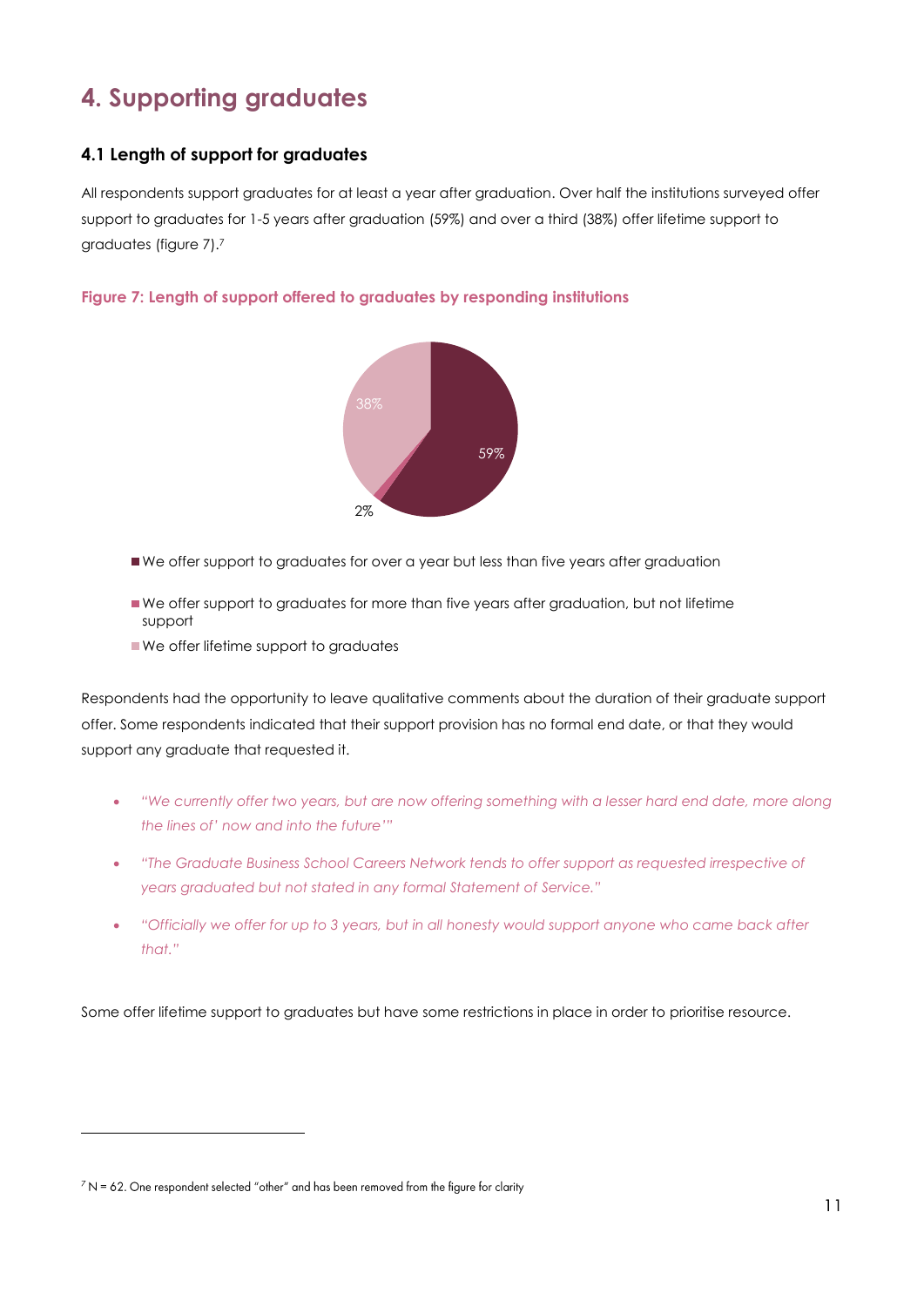- *"Our graduates have continued access to our careers portal… and an option to book 1:1 careers consultation. We are re-promoting this offer but limiting the careers consultations to max 2 in any 12 month period to ensure that we have the capacity to respond."*
- *"Face to face is 3 years. Online support forever."*
- *"We do prioritise recent grads in term 1 though so there are some restrictions on the lifetime support so it's not a free for all."*
- *"Lifetime support to all our services, with the exception of only 3 years access to 1-1 appointments."*

Whilst some services are hoping to increase the length of their provision, others are expecting that they will need to reduce support for graduates.

- *"Considering extending to career-long support."*
- *"Soon moving to lifetime support."*
- *"This is being reviewed with a view to remove support for graduates unless additional resource is given to the careers service."*

#### **4.2 Supporting the 2020 graduate cohort**

The vast majority of respondents (97%) anticipate that there will be greater demand for support from the 2020 cohort of graduates compared to previous cohorts. Only 1% expect the level of demand to stay the same and 2% expect a significant decrease.<sup>8</sup>

#### <span id="page-11-0"></span>**Figure 8: Expected change in demand for careers and employability support from the 2020 cohort of graduates compared to previous cohorts**



Some careers service leaders mentioned how they have already seen an increase in demand from the 2020 graduate cohort for support over the summer.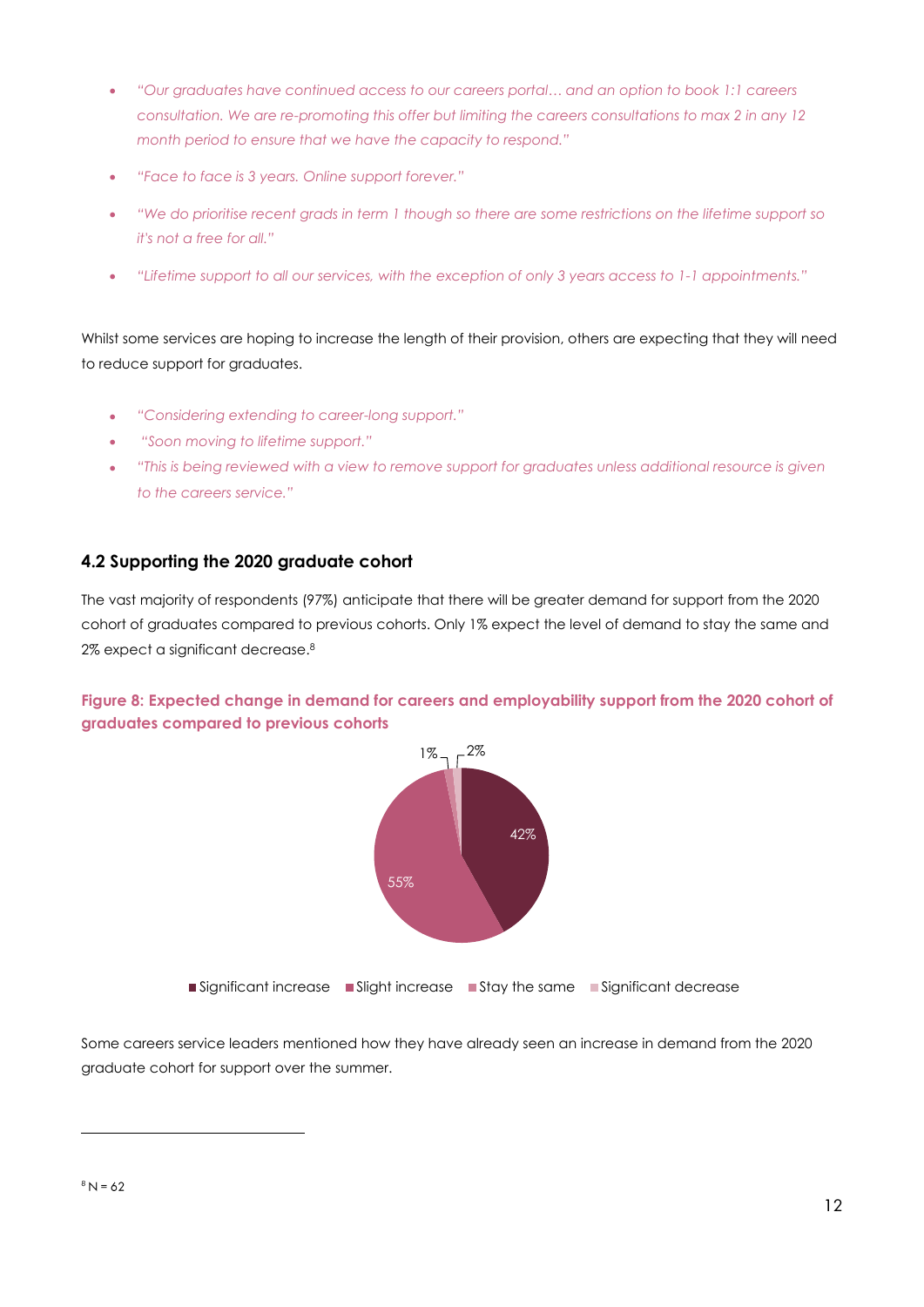- *"Our quick query services have been busy throughout the summer. Attendances at virtual Graduate Bootcamps and events has been up on recent years."*
- *"We are having a really busy summer, much more so than in previous years."*

In qualitative comments, a number of respondents indicated that they expect greater demand from the 2020 cohort due to the economic impact of Covid-19.

- *"We normally have excellent graduate outcomes but the effects of Covid have meant many students rethinking, or being forced to rethink/re-evaluate, their plans and we fully expect more support to be needed, and for longer."*
- *"We did an Exit Survey of this year's graduating cohort and significant numbers have no job or had their job offered retracted."*

Other respondents expect demand to increase as a direct consequence of targeted careers service campaigns.

- *"We hope to be supporting the 2020 graduates more than we have done generally with graduates. This is also due to a campaign we've launched with tailored support."*
- *"We have stimulated demand from recent graduates by conducting a phone campaign led by our [career consultants], involving calling all 2020 graduates."*
- *"We are offering a graduate mentoring programme and an internship for graduates new for 2020, that will add additional demands on the service."*

#### **4.3 Supporting graduates from other institutions**

Over three quarters of respondents do not support graduates from other institutions. 9 Interestingly, the proportion of UK-wide careers services that support graduates from other institutions (10%) is significantly lower than the proportion of careers services in Scotland that offer this support (40%). *"We don't advertise it, but wouldn't refuse a request. The requests are very rare (one or two a year)."*

#### <span id="page-12-0"></span>**Figure 9: The proportion of careers services that offer support to graduates from other institutions**

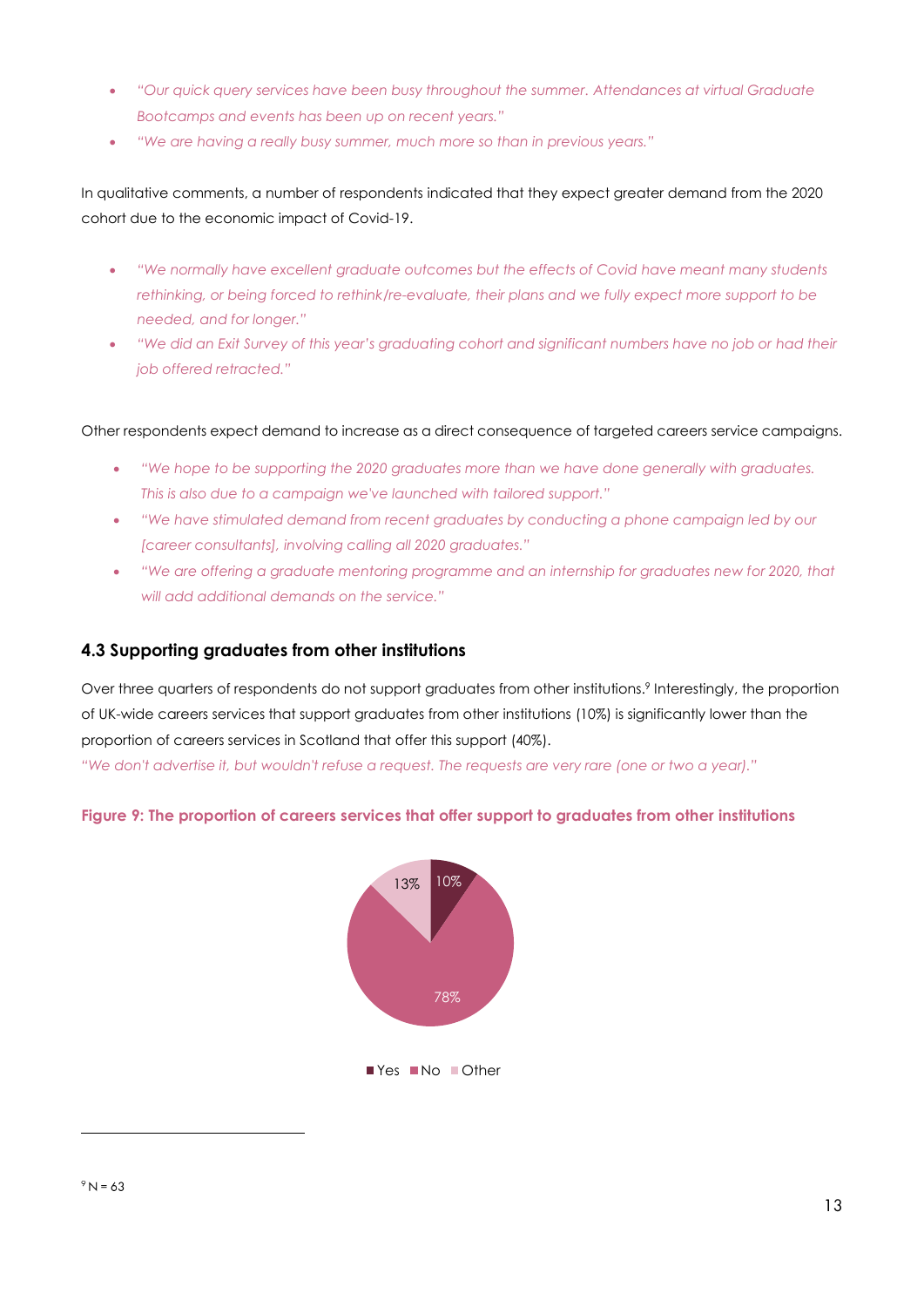Of those that responded 'Other', answers included:

- Careers service will see graduates from other institutions in exceptional circumstances;
- The service will see graduates from other institutions if they have availability and are able to deal with the enquiry;
- Graduates from other institutions can access some support (e.g. attend recruitment fairs);
- Careers service will see graduates from other institutions if they are a prospective student at their institution;
- The careers service will see graduates from other institutions if they also studied at their institution, for example if they studied at the institution at undergraduate level but then a different institution for a postgraduate degree.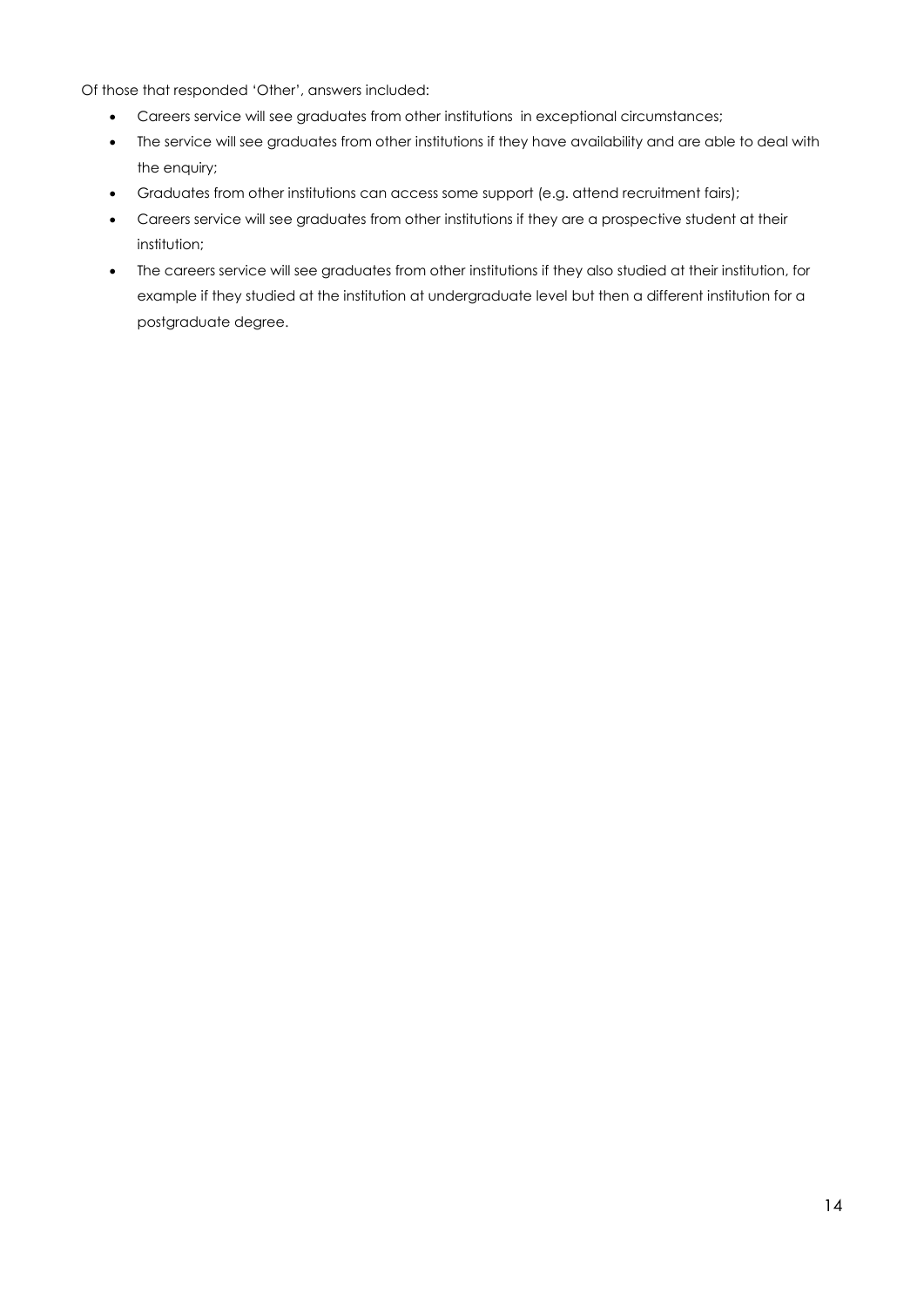### <span id="page-14-0"></span>**5. Opportunities**

Careers service leaders were given the opportunity to outline the opportunities and challenges (section 6) they expect to face in the upcoming academic year (2020/21). Answers were analysed thematically and coded. The five most common opportunities are displayed in table 1.

#### <span id="page-14-1"></span>**Table 1: The five most common opportunities mentioned by careers service leaders, from most common (1) to least (5)**

| <b>Rank</b> | <b>Opportunity</b>                                              |
|-------------|-----------------------------------------------------------------|
|             | Technology                                                      |
| $\mathbf 2$ | Increase engagement with broader range of students              |
| 3           | Improve links with stakeholders e.g. employers, alumni          |
| 4           | Spark innovation and new ways of working                        |
| 5           | Raise prolife/increased importance of careers and employability |

References to '*Technology'* as an opportunity made up just under a quarter (24%) of all opportunities. Respondents mentioned how virtual delivery can increase student engagement with careers and how the use of technology can make services more efficient and flexible, and improve the service offered to students and employers.

- *"More flexible deployment of resources - staff may be more willing to offer out-of-hours appointments if they can do so from their own homes with no need for lengthy commutes on public transport"*
- *"It's an evolving picture for 20/21 but there is considerable positivity within the Careers team regarding the effectiveness and efficiency of online tools and virtual service delivery, blended with in-person support when required."*

'*Increase engagement with broader range of students',* '*improve links with stakeholders'* and '*spark innovation and new ways of working'* were commonly cited as opportunities for the upcoming academic year that have been driven by the use of technology.

- *"To reach many more students through virtual webinars and employer-led sessions."*
- *"We have the potential to be involved with top 300 graduate recruiters we may not have engaged with before."*
- *"Opportunity to refresh practice and learn new methods of engagement."*
- *"We can continue innovate and find better ways to support students."*

A number of respondents reflected on how employability is likely to be increasingly important to institutions over the upcoming academic year, with the careers service playing a pivotal role in supporting students and graduates during economic uncertainty.

"*We are an answer to the university's problem - lots of unemployed grads"*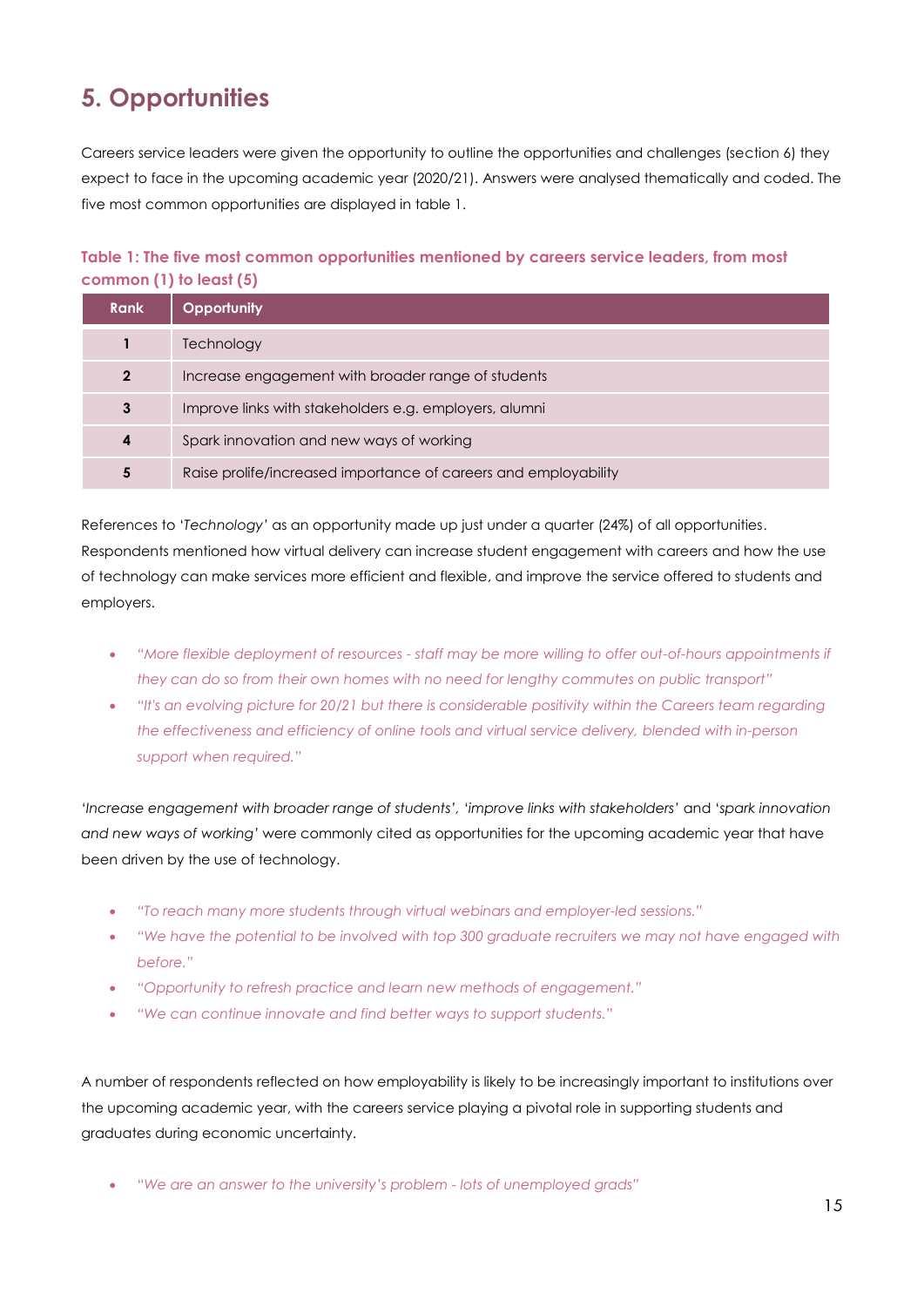- *"To be seen as even more relevant to the institution's success by senior leadership."*
- *"The area of employability seems to be gaining more focus at the university as a result of recent horizon scanning activity which could mean more resource and new work"*

Finally, some careers service leaders expect the upcoming academic year to provide opportunities for reflection and realignment of activities with strategic objectives.

- *"Chance to really consider the most important things our students need and make adjustments to the team to achieve this."*
- *"Reviewing activities that we have undertaken for a long time but may not be needed (eg lunchtime workshops)."*
- "Staff worked well to provide greater resources for online support making it available 24/7, which is *something we have discussed for a long period of time. Current circumstances have given us the space and motivation to make these resources a reality."*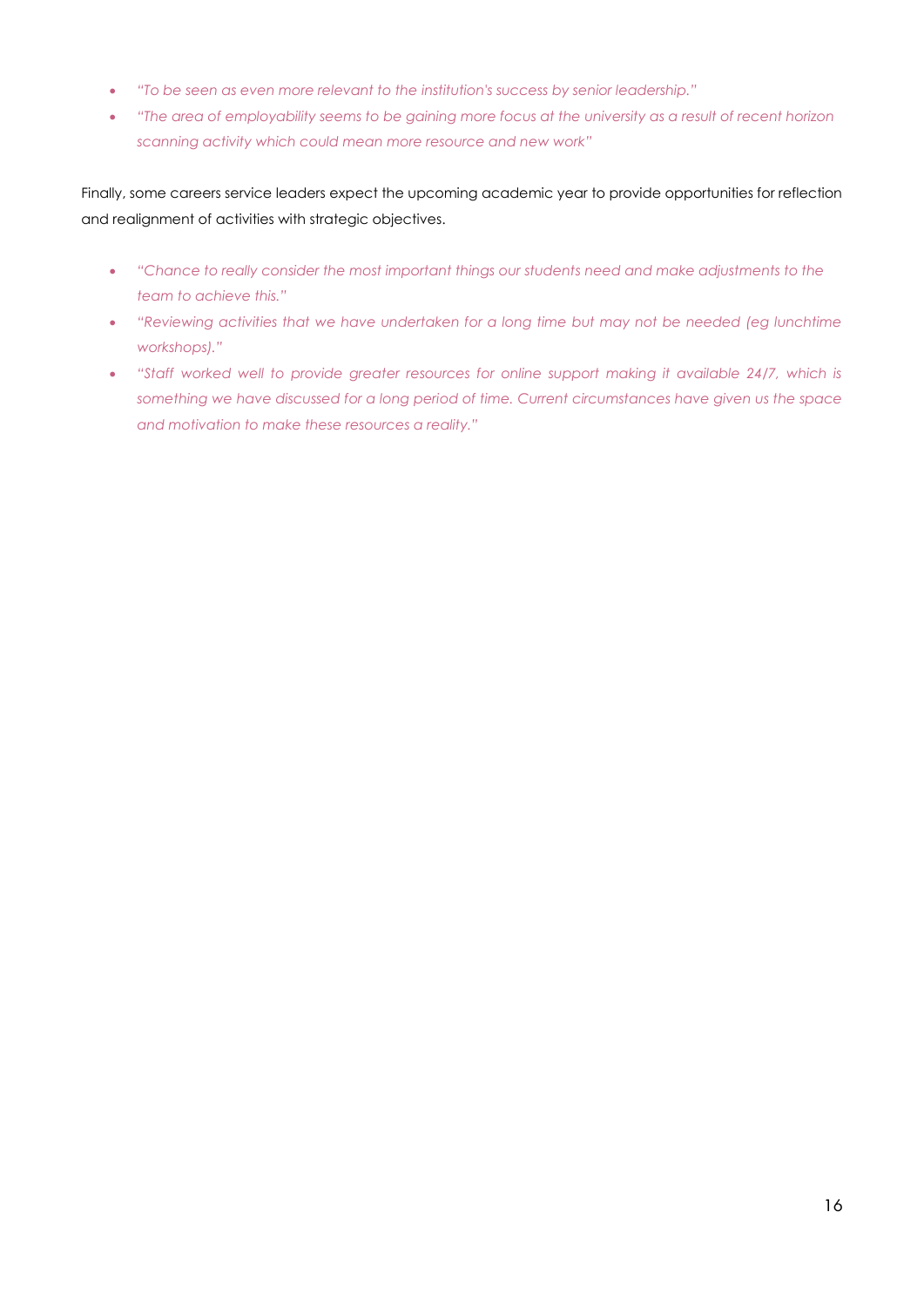### <span id="page-16-0"></span>**6. Challenges**

Careers service leaders were also given the opportunity to outline the challenges they expect to face in the upcoming academic year (2020/21). Answers were analysed thematically and coded. The most common challenges are displayed in table 2.

#### <span id="page-16-1"></span>**Table 2: The most common challenges mentioned by careers service leaders, from most common (1) to least (9)<sup>10</sup>**

| <b>Rank</b>      | <b>Challenge</b>                                                          |
|------------------|---------------------------------------------------------------------------|
| $\mathbf{1}$     | Cuts to staffing, funding and budgets (31%)                               |
| $\overline{2}$   | Concerns about resourcing (increasing) demand (16%)                       |
| 3                | Recruitment freeze, cannot replace roles (10%)                            |
| $=4$             | Remote management – concerns about HR, on-boarding, upskilling            |
| $=4$             | General concerns about HE funding and student numbers                     |
| $\boldsymbol{6}$ | Graduate labour market, recession and opportunities available to students |
| $=7$             | Managing the return to face-to-face delivery and related safety concerns  |
| $=7$             | Staff wellbeing and morale                                                |
| 9                | Student engagement and satisfaction                                       |

The three most common challenges all relate to concerns about the resourcing of careers services over the next academic year. Together, these three challenges make up over half (57%) of all those mentioned. Just under a third of all comments (31%) cited current or upcoming cuts to staffing, funding and budgets, 16% had concerns regarding resourcing (increasing) demand and 10% mentioned recruitment freezes and inability to recruit roles.

- *"Operating at considerably reduced capacity (up to 20% down) and therefore having to make hard choices about service offerings"*
- *"Non - pay budget has been cut by 30%"*
- *"We are expected to support students, 2020 graduates, improve graduate employability on reduced staff and reduced budget."*
- *"We anticipate increased demand, but with the same limited staff resource. In other times we might have been able to bid for extra funding from the university but they are facing strained financial circumstances and so there is little to no possibility of extra staff resource."*

<sup>&</sup>lt;sup>10</sup> Only challenges comprising at least 2% of all codes are included in the table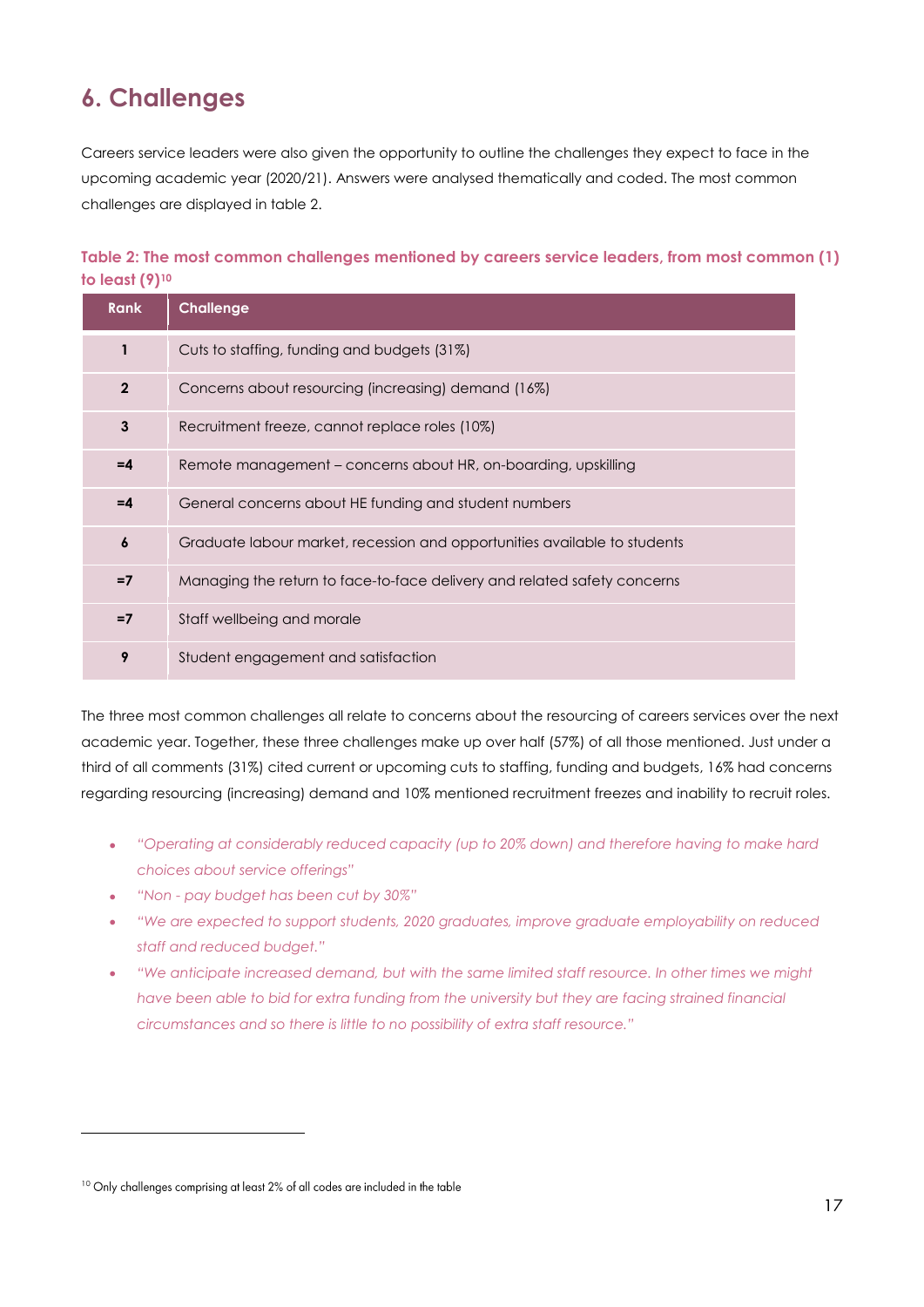Some respondents are concerned that increased demand without adequate increases in resource will disadvantage some student groups.

- *"Increased demand from graduates into the autumn and beyond, without a dedicated graduate team, will impact on support available to current students. In addition, we expect there to be greater demand for our services from students who have missed out on work experience opportunities (internships/placements)."*
- *"More support for Grads so possibly less focus on current UG cohorts."*

Careers service leaders are also concerned about managing their staff remotely, supporting their wellbeing, and managing the transition back to campus when it occurs. Together, staffing and management-related concerns make up just under a fifth (18%) of the challenges cited by respondents.

- *"Maintaining staff morale and engagement during institutional cost-saving measures."*
- *"Anxiety levels in staff returning to work. Increase in time required from managers to constantly guide and support staff members."*
- *"Onboarding of new career consultants, provision of digital resources, team dynamics will change"*
- *"Staff returning to campus and all the issues this brings with it."*

Concerns about students and graduates were also commonly mentioned by respondents, with '*graduate labour market, recession and opportunities available to students'* and '*student engagement and satisfaction'* together making up just under 10% of all challenges raised.

- *"Working out how to maintain engagement with current students through blended forms of delivery, whilst short staffed."*
- *"Lack of placement, work experience and extra-curricular opportunities."*
- *"Supporting current and previous graduates in recession - will see huge increase."*
- *"Reduced staffing will be a challenge as we anticipate increased demand from recent graduates as well as current students due to the recession."*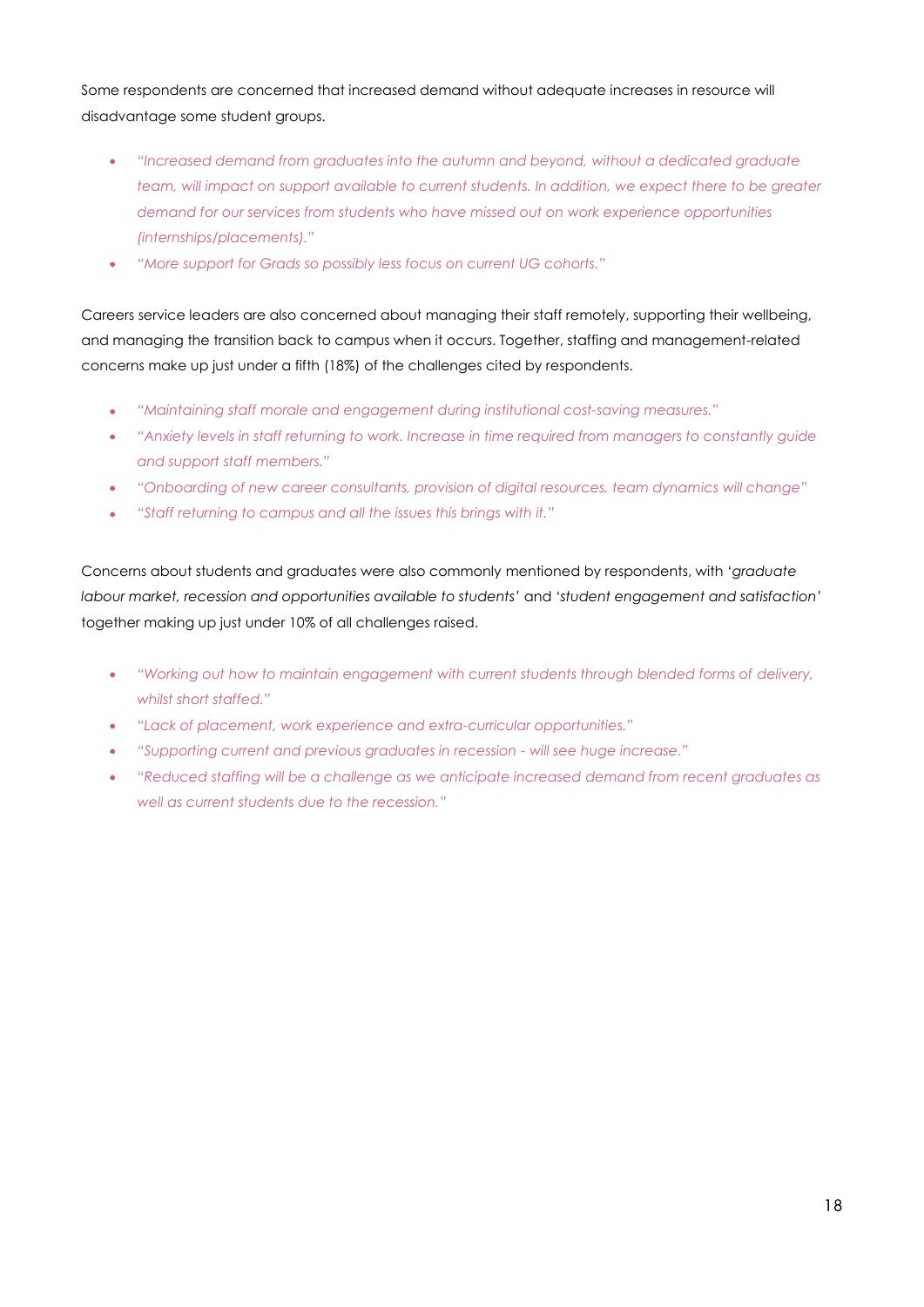### <span id="page-18-0"></span>**7. Conclusions and next steps**

This snapshot research paints a disparate picture of what the future holds for careers services in the wake of the Covid-19 pandemic. On the one hand, whilst only a small number of careers services furloughed staff over the summer, a much greater number are anticipating – or experiencing – staff/budget reductions, decreased income and recruitment freezes on top of increasing student and graduate demand. Careers service leaders are facing the reality of a prolonged period of home working, perhaps for the rest of 2020, or navigating the safe transition of staff back to campus. The year has already been immensely challenging and it is likely that this will continue.

However, the pandemic has resulted in some truly significant innovation, creativity and resilience, as demonstrated by the [36 case studies AGCAS collected for Universities UK in July 2020.](https://www.agcas.org.uk/write/MediaUploads/Phoenix/UUK_AGCAS_case_studies_-_How_university_careers_services_have_responded_to_Covid-19.pdf) Careers service leaders are optimistic that '*the new normal'* will yield new opportunities, such as the chance for reflection, to seriously focus on the activities that improve student outcomes, and the use of technology to create new initiatives. Similarly, with an increasingly innovative online graduate support offer, we hope that the barriers that geographically-dispersed graduates once faced in getting careers and employability support will now be overcome. Undoubtedly, the innovation that was sparked in the spring and developed over the summer will continue to be built on over the 2020/21 academic year and beyond.

The situation universities are facing is changing rapidly, with students returning to campus imminently. AGCAS intends to follow this survey with further research later in the year to track changes as they occur. Whatever happens, we are confident that careers services will continue to evolve and adapt to support their students through the pandemic, the resulting economic uncertainty and anything else the future holds.

We hope this research helps careers and employability professionals understand how the pandemic is affecting the sector. If nothing else it serves to highlight that at the heart of AGCAS there is a community of careers service leaders going through similar challenges, who support one another and with whom they can share experience, best practice and advice.